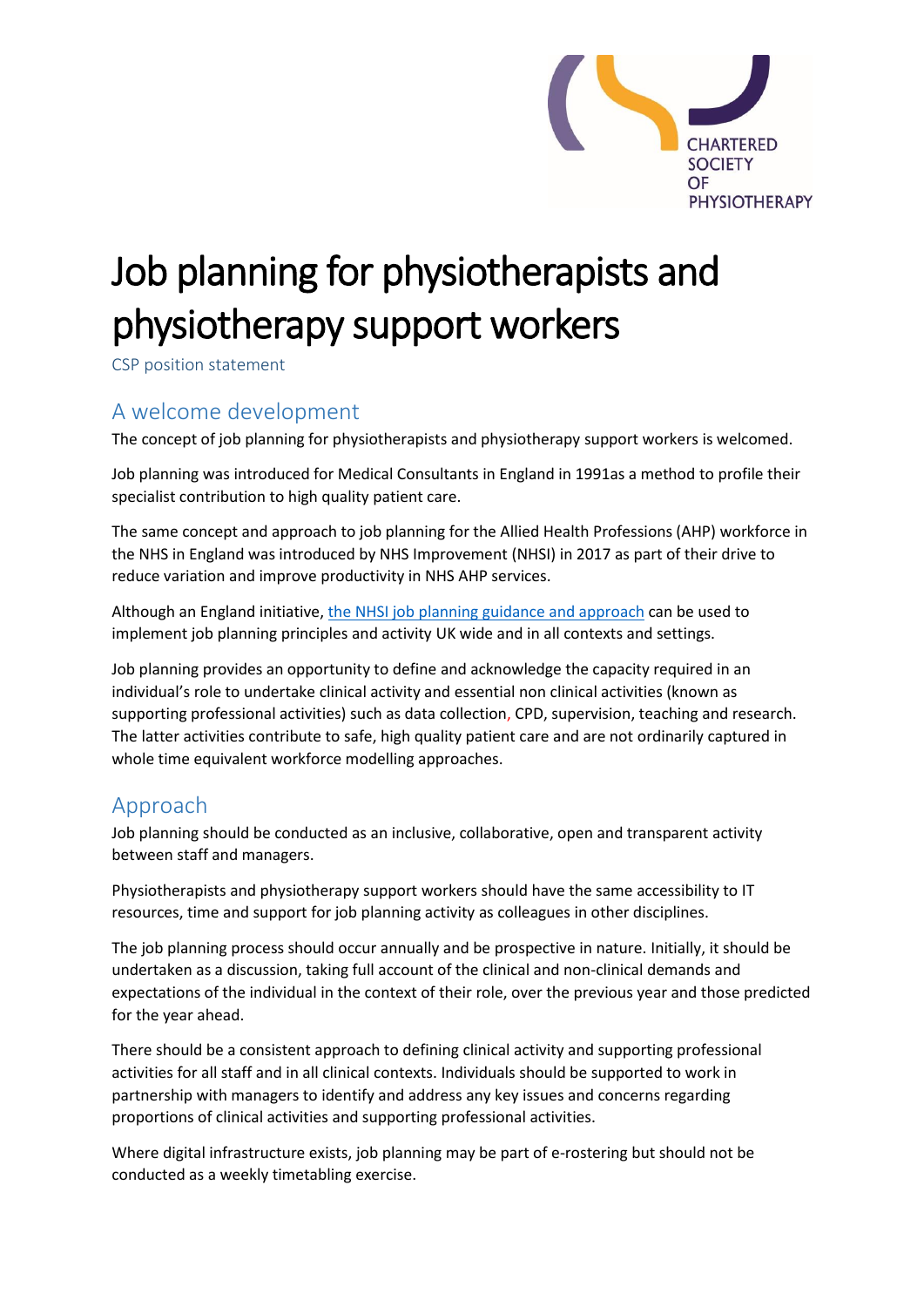

#### Support

Approaches should exist to ensure that a job plan fairly reflects any agreed adaptations or adjustments to an individual's role where these are required to support performance.

There should be supportive processes in place, through appropriate HR systems, for individuals who are dissatisfied with their job planning process or outcome. This is in order that they may raise concerns and seek resolutions without fear of retribution.

# Advanced and Consultant level practice

Advanced and consultant physiotherapy practitioners are expected to work across 4 pillars of practice with research, teaching, management and leadership considered essential elements of these higher level roles. The job planning process provides an opportunity to agree and embed capacity for such supporting professional activities in advanced and consultant level roles.

Similarly, the job planning process provides an opportunity to ensure that the time and resource for essential supporting professional activities for advanced and consultant level physiotherapy practitioners is similar to that afforded to peers in the medical workforce.

## Practice based learning

The entire physiotherapy workforce needs to expand and develop to meet demand. As a result a greater emphasis on supporting learners in practice is required.

In addition, new models of learning such as apprenticeships are emerging for pre-registration physiotherapy degrees and physiotherapy support worker development. These models are likely to see learners embedded in the existing workforce, radically altering traditional practice based learning approaches and experiences. Successful implementation of more and new practice based learning is heavily dependent on the capacity of the physiotherapy workforce to manage operational demand whilst supporting high quality learning experiences.

Supporting practice based learning should be part of everyone's job plan to a greater or lesser extent. The job planning process is an opportunity to embed this alongside determining and outlining the capacity required in the physiotherapy workforce to undertake or support high quality practice based learning without an adverse impact on patients and services.

### Reflecting local need

Job plans will reflect the way a local physiotherapy workforce meets the specific needs of its patients, services and staff and its variable commitments to learners in practice.

### AHP productivity in the NHS in England

This is increasingly being captured throug[h the Model Hospital,](https://improvement.nhs.uk/resources/model-hospital/) and will be used to identify and reduce variation across services. Many services may have warranted variation due to local needs. Job plans should reflect local need and can therefore be used to support triangulation of data and explain variation where necessary.